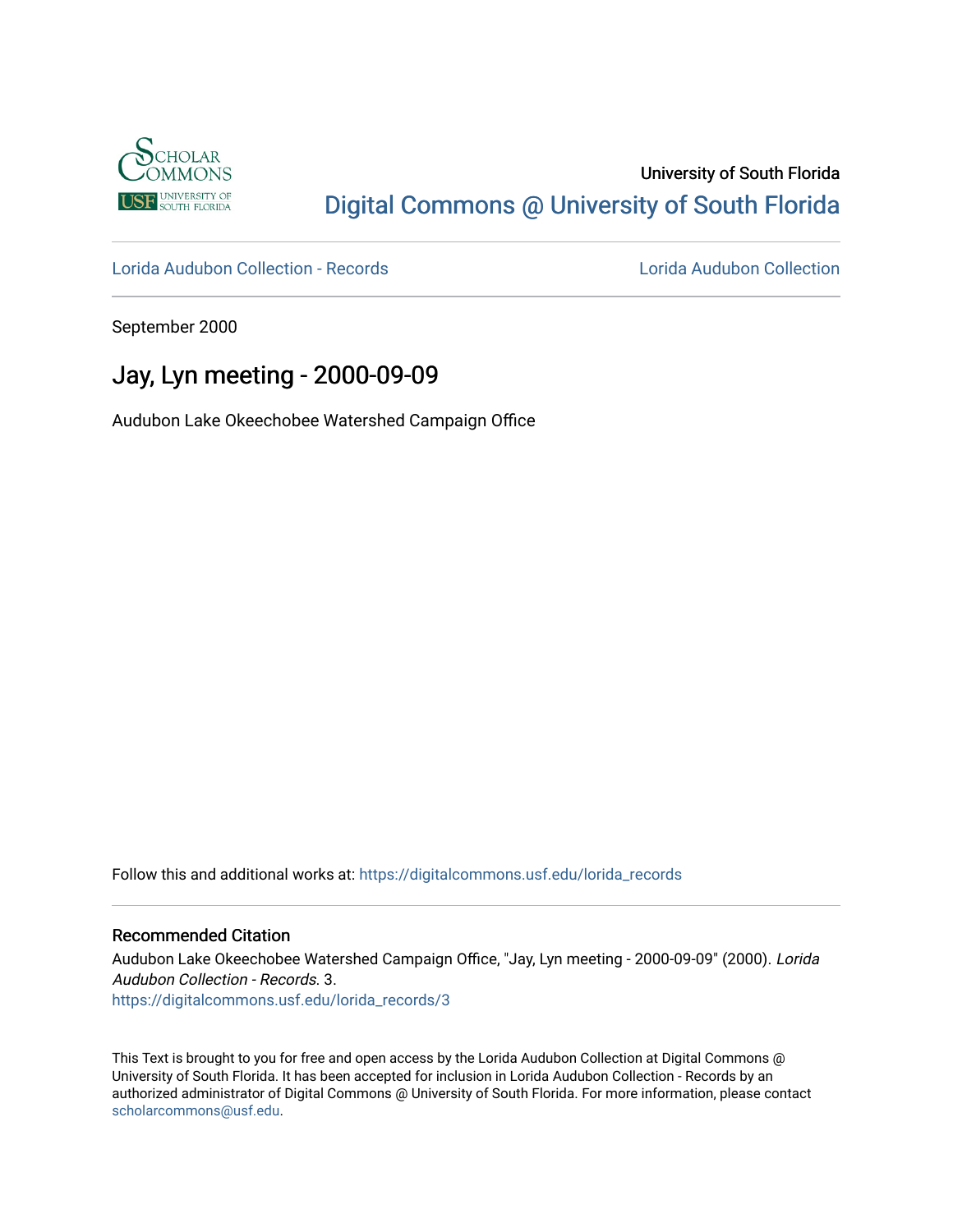## Ordway-Whittell Kissimmee<br>
Prairie Sanctuary<br>
& Lake Okeechobee Sanctua<br>
100 Riverwoods Circle<br>
Lorida, FL 33857 . ' :  $\blacksquare$  $\rm{O}F$   $\rm{FLORIDA}$   $\rm{F}_{\rm{Rx: 863/467-8460}}$ . ·  $\frac{1}{\sqrt{2}}$  .  $\frac{1}{\sqrt{2}}$  .  $\frac{1}{\sqrt{2}}$  .  $\frac{1}{\sqrt{2}}$  .  $\frac{1}{\sqrt{2}}$  .  $\frac{1}{\sqrt{2}}$  .  $\frac{1}{\sqrt{2}}$  .  $\frac{1}{\sqrt{2}}$  .  $\frac{1}{\sqrt{2}}$  .  $\frac{1}{\sqrt{2}}$  .  $\frac{1}{\sqrt{2}}$  .  $\frac{1}{\sqrt{2}}$  .  $\frac{1}{\sqrt{2}}$  .  $\frac{1}{\sqrt{2}}$  .  $\frac{1}{\sqrt{2}}$

. **Prairie Sanctuary**  & **Lake Okeechobee Sanctuaries'**  100 Riverwoods Circle

Lyn Jacobs, Esq. U.S. Department of Justice  $601$  Pennsylvania Ave. NW Room 5000 Washington, D.C. 20004

, .,.\_ . ,, ~· .. • .. · ' , . ... , .....

....... · <sup>~</sup>

 $\mathcal{L} \subset \mathcal{L}^{\mathcal{L}}$ **Jay Slack, Project Leader** United States Fish and Wildlife Service South.Florida Field Office POBox2676 Vero Beach, FL 32961-2676

September 9, 2000

Dear Lyn and Jay:

This letter is written to inform you that Haynes Williams has buih a reservoir right next to the two culverts between Audubon and the 101 Ranch, the "Audubon Outlet" (see attached map). This impoundment was not part of our agreements in the Consent Decree for the Florida Grasshopper Sparrow case, and may affect our drainage. The South Florida Water Management District (SFWMD) gave him a permit modification to build the impoundment in July 2000. The reason you did not hear about this until now is because the SFWMD took my name off the mailing list for the 101 Ranch permit, and also removed the Department of Justice and the United States Fish and Wildlife Service.

I am uncertain why we were removed from the mailing list. I sent a document request to the SFWMD for all pertinent documents about this application. You can obtain a copy of this permit modification by contacting Beth Colavecchio at 561-687-6736 and asking for application number 991216-2, permit number 47-00227-S. The 101 Ranch also applied for another permit modification on July <sup>21</sup> , application number 000620-21 ( changing impoundment culvert configurations-I have not reviewed this yet). We apparently are not on that mailing list either.

I have not had time to review this modification to determine the magnitude of the threat this impoundment is to our water flow. However, the reservoir is directly downstream of our culverts, occupies about half the receiving wetland, and in a simple analysis, if the pump stops, our drainage water will pile in the other half of the wetland, being "twice as deep," and may block our water flow.



<sup>~</sup>AUDUBON A STRATEGIC ALLIANCE OF THE FLORIDA AND NATIONAL SOCIETIES IN PARTNERSHIP WITH *45* LOCAL AUDUBON CHAPTERS